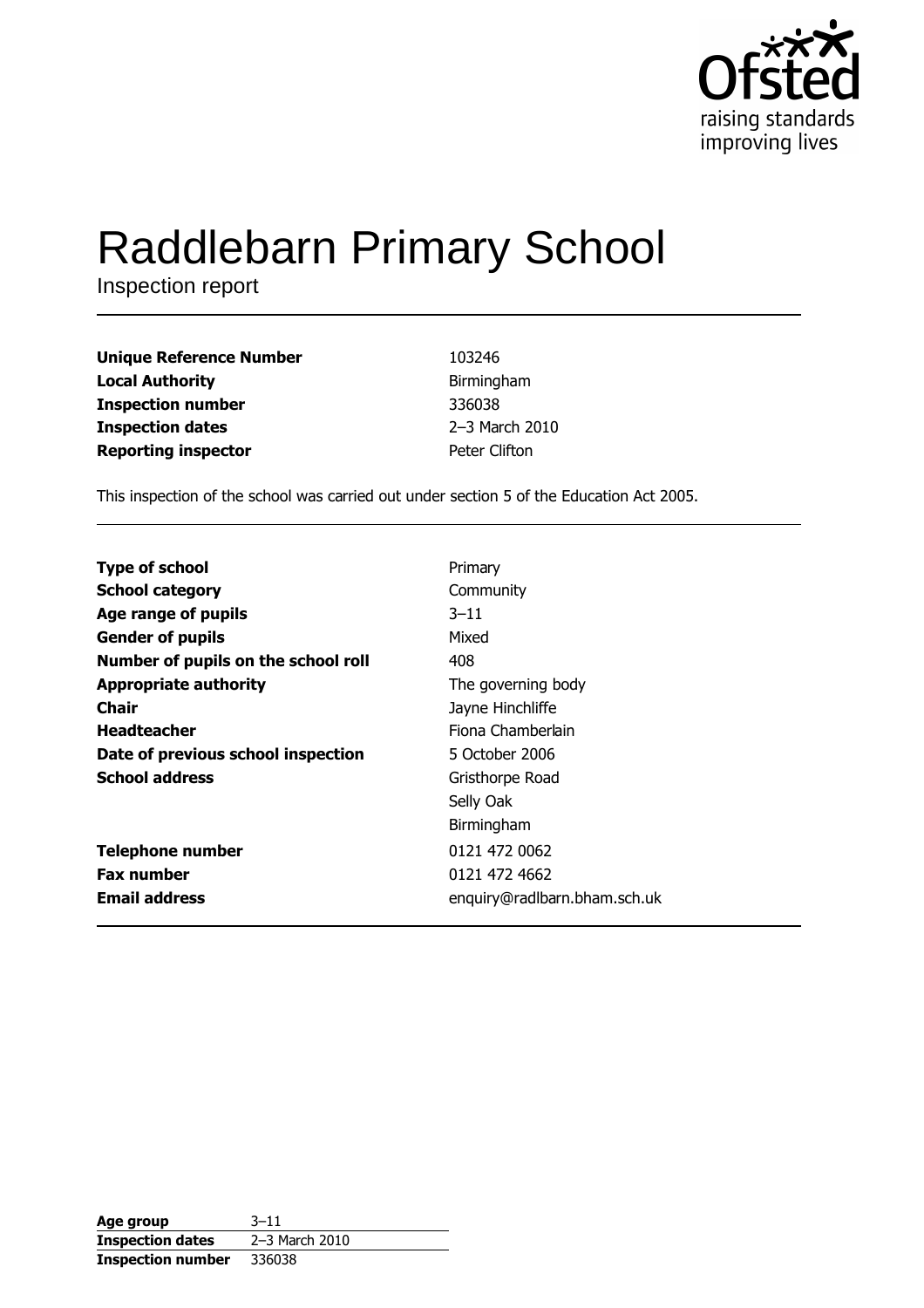The Office for Standards in Education, Children's Services and Skills (Ofsted) regulates and inspects to achieve excellence in the care of children and young people, and in education and skills for learners of all ages. It regulates and inspects childcare and children's social care, and inspects the Children and Family Court Advisory Support Service (Cafcass), schools, colleges, initial teacher training, work-based learning and skills training, adult and community learning, and education and training in prisons and other secure establishments. It rates council children's services, and inspects services for looked after children, safequarding and child protection.

Further copies of this report are obtainable from the school. Under the Education Act 2005, the school must provide a copy of this report free of charge to certain categories of people. A charge not exceeding the full cost of reproduction may be made for any other copies supplied.

If you would like a copy of this document in a different format, such as large print or Braille, please telephone 08456 404045, or email enquiries@ofsted.gov.uk.

You may copy all or parts of this document for non-commercial educational purposes, as long as you give details of the source and date of publication and do not alter the documentation in any way.

Royal Exchange Buildings St Ann's Square Manchester M2 7LA T: 08456 404045 Textphone: 0161 618 8524 E: enquiries@ofsted.gov.uk W: www.ofsted.gov.uk © Crown copyright 2010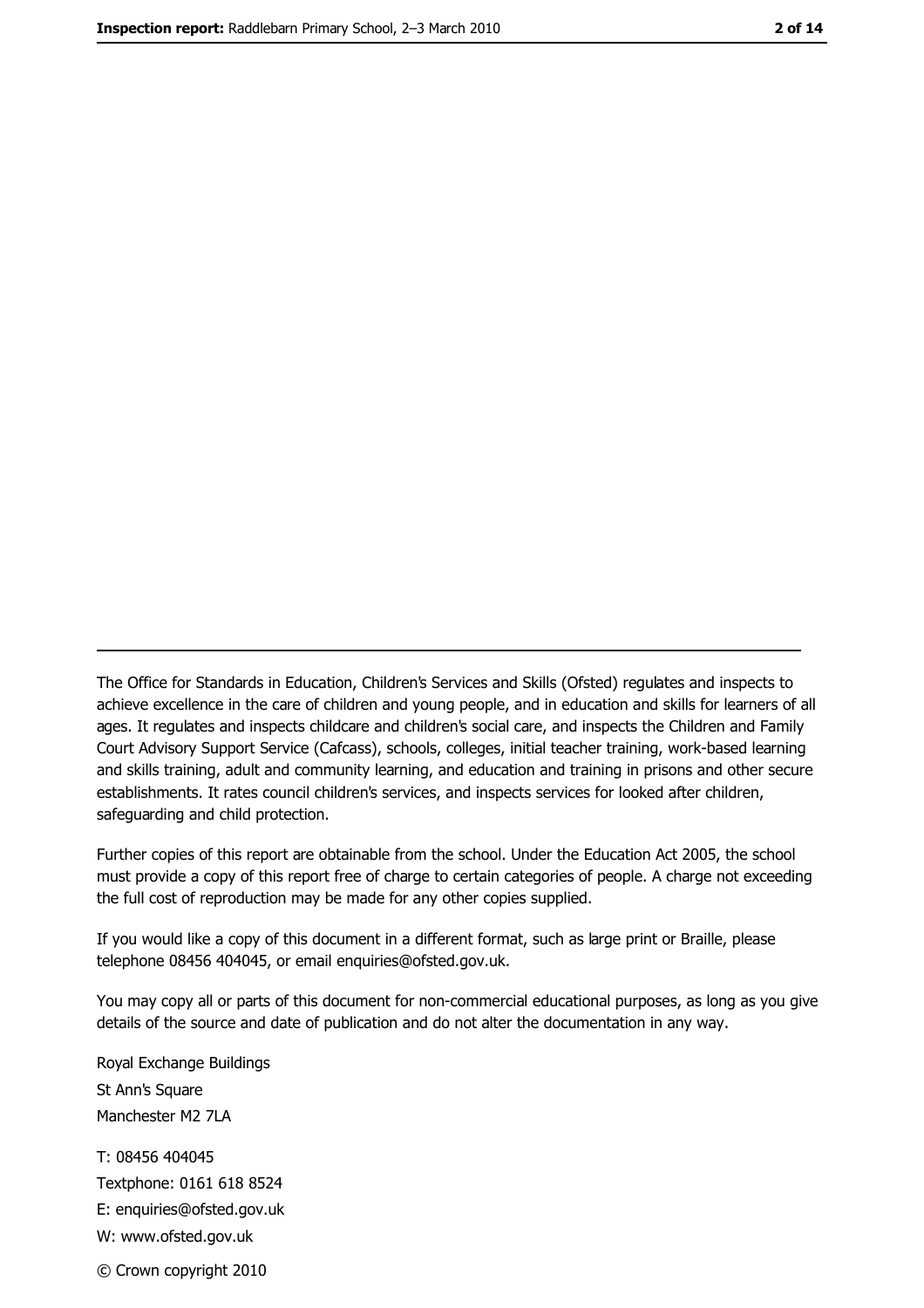# **Introduction**

This inspection was carried out by four additional inspectors. The inspectors spent the majority of their time looking at learning, visited 27 lessons and observed 15 teaching staff. Meetings were held with governors, staff and pupils. Inspectors talked to pupils in lessons and at break times. They observed the school's work and looked at school documentation, including development planning, recent monitoring reports, safeguarding procedures and pupils' books. They analysed 122 responses to the parents' questionnaire and took account of the views of parents with whom they talked during the inspection.

The inspection team reviewed many aspects of the school's work. It looked in detail at the following:

- the current picture of learning and progress for different groups of pupils, especially  $\blacksquare$ those with special educational needs and/or disabilities
- how well provision has been adapted to meet the needs of boys particularly in Key  $\blacksquare$ Stage 1
- how well change introduced by leaders is helping to raise standards
- the extent of leaders' success in tackling key areas identified in the previous  $\blacksquare$ inspection, including writing and problem solving in mathematics.

# Information about the school

This is a larger than average sized school. Children in the Early Years Foundation Stage are taught in a separate Nursery and two Reception classes. There are separate outside learning areas for the Nursery and Reception children. The proportion of pupils who are entitled to free school meals is average. A minority of pupils are of White British origin with the next largest group of Asian or Asian British heritage. The proportion of pupils with special educational needs and/or disabilities is slightly above average, mainly with literacy and numeracy needs. The proportion of pupils who speak English as an additional language is well above average. The school operates a 'Funshine' club before and after school. The school is part of a local group of schools which work together to provide extended services.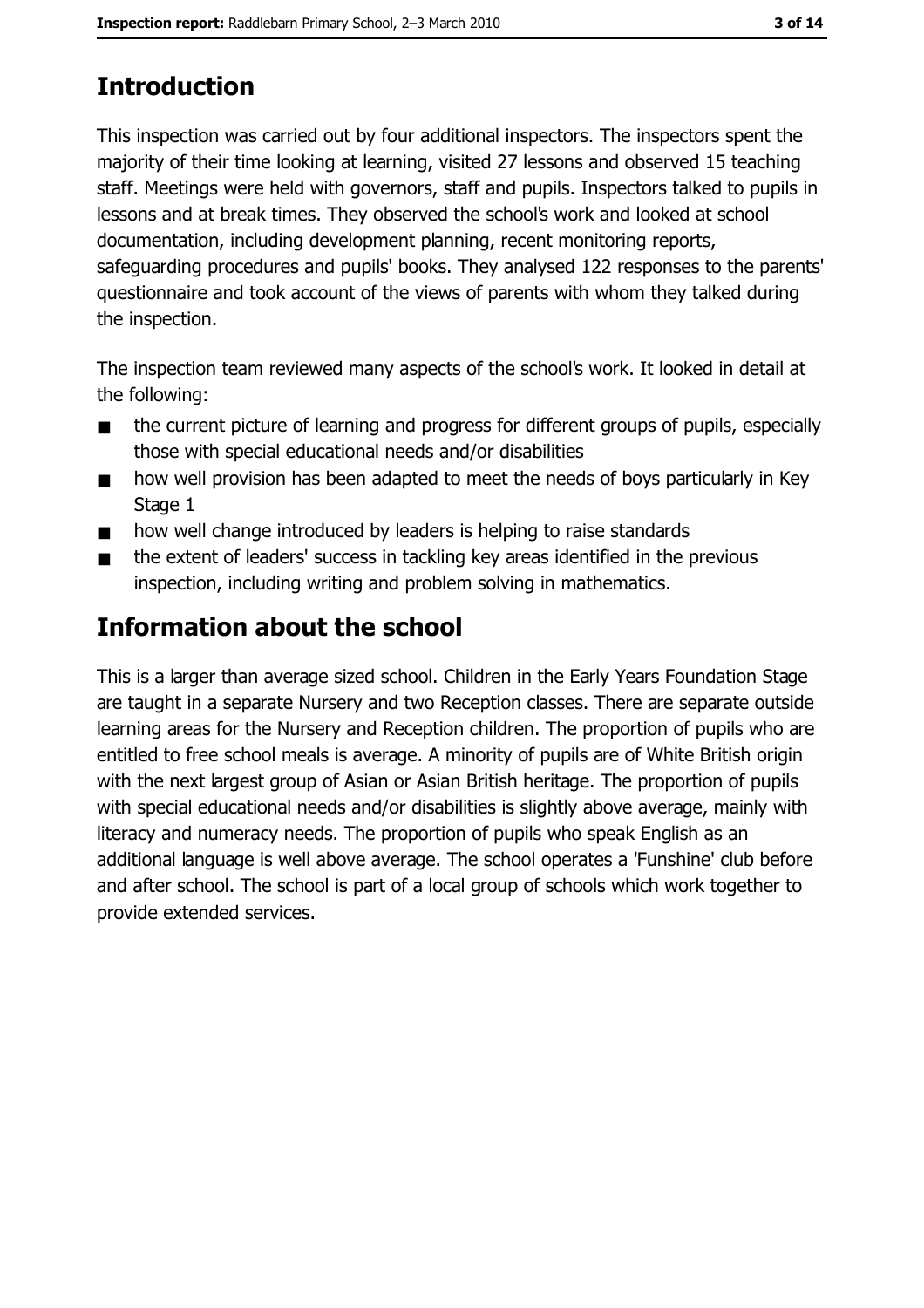# **Inspection judgements**

# Overall effectiveness: how good is the school?

## The school's capacity for sustained improvement

# **Main findings**

This is a good school. Pupils' achievement is good and improving. Children start school with knowledge and skills that are below age related expectations. Good provision in the Early Years Foundation Stage enables children to make good and sometimes outstanding progress. Progress in Years 1 to 6 is good. Attainment is average but rising across the school. In the lessons observed during the inspection, pupils with special educational needs and/or disabilities and those who speak English as an additional language made good and sometimes outstanding progress in their learning, because adults planned well to meet their different needs. There is no noticeable difference in the progress made by pupils from different backgrounds. A major strength is the positive way the pupils support each other in lessons and their good and sometimes exemplary behaviour which contribute to their successful learning.

Good progress has been made in addressing the issues raised when the school was last inspected. Since that time, pupils' attainment in English has improved. Pupils have a clear understanding about what they need to do to improve their written work because of effective marking and the use of targets in lessons. During the inspection, Year 2 pupils wrote about mini-beasts and were provided with snails and other small creatures in tanks to help them think about and use adventurous vocabulary. This particularly helped the boys. In mathematics, pupils have significantly improved how well they tackle different problems. These improvements, arising from accurate self-evaluation and concerted action, demonstrate the school's good capacity for sustained development. Rigorous monitoring of teaching by the headteacher and other leaders is helping to improve the quality of teaching and raise pupils' achievement. The outcomes from direct observation of learning in lessons by inspectors closely match those carried out by the school. The quality of teaching in a great majority of lessons is at least good and, sometimes, it is outstanding. A feature of most lessons is the very positive relationships between staff and pupils. In most lessons, a good range of different approaches and links between subjects capture the pupils' imagination and hold their interest. However, on a few occasions tasks are not placed in real contexts so that the pupils do not see the relevance of the work they are doing. This leads to them losing interest and as a result, the pace of learning slows. Attendance is average. Action taken by the school to reduce the number of pupils who are persistently absent is making a difference although leaders recognise that there is more to do here.

The school is a very friendly and cohesive community where the pupils value each other regardless of their backgrounds. Older pupils are very committed to the school and play a significant role in promoting good relationships. They greatly enjoy their role as 'learning friends'. Pupils say that they help to sort out any disagreements for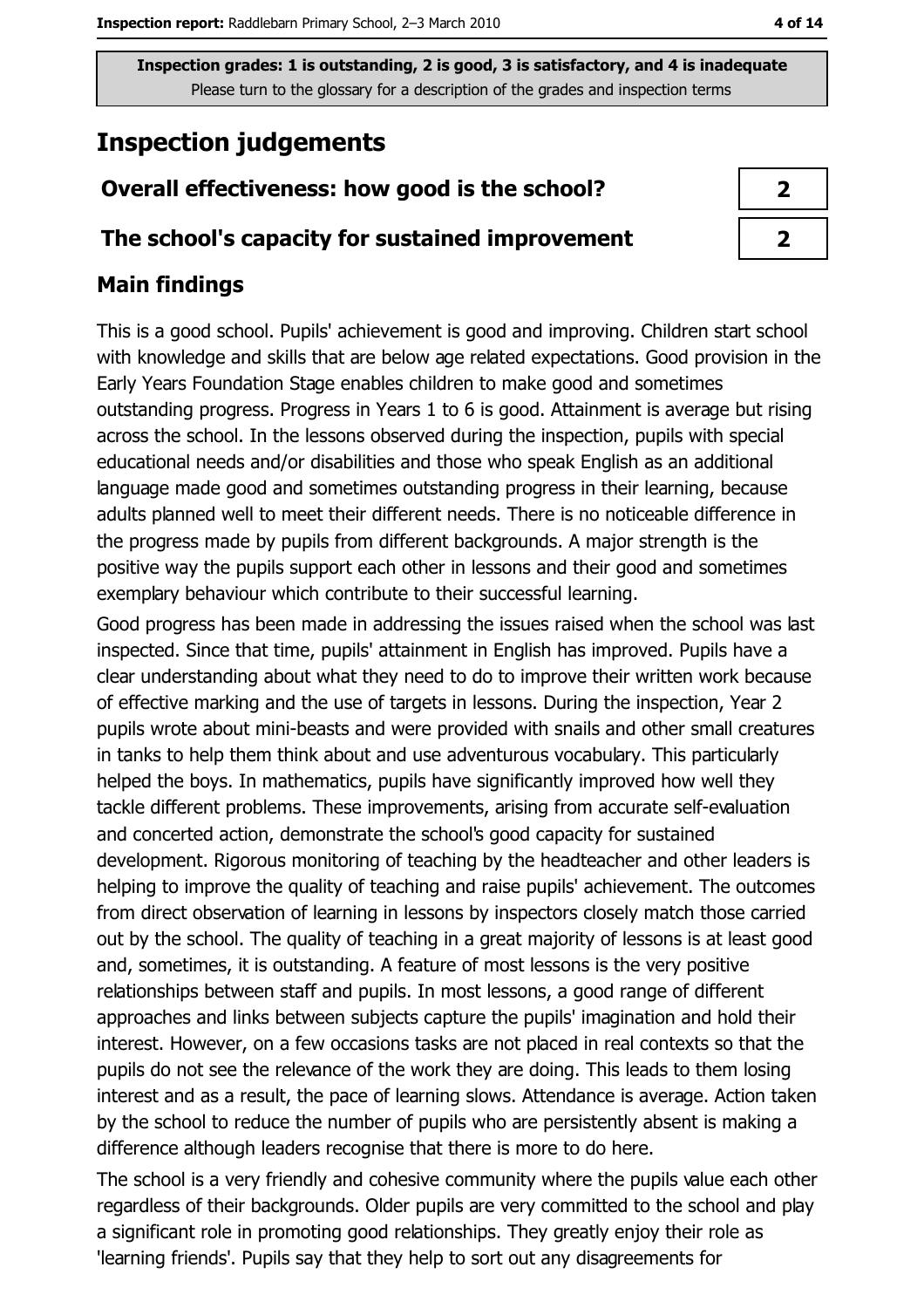themselves. They enjoy holding events for members of the local community, and are very perceptive about local and national issues, for example the value of recycling and sustainable development. Most pupils say that they enjoy school and feel safe. They are polite and well mannered yet inquisitive.

## What does the school need to do to improve further?

- Improve pupils' learning by ensuring that activities provided are made relevant and  $\blacksquare$ consistently capture their enthusiasm and interest.
- Improve attendance by working even more closely with families so that their  $\blacksquare$ children's learning is not interrupted so frequently.

### **Outcomes for individuals and groups of pupils**



Inspectors saw outstanding learning in just under a quarter of the lessons visited. Year 6 pupils made excellent progress in applying their basic mathematics skills to solve problems about triangles. Excellent provision in Year 1 to improve pupils' understanding about letters and sounds encouraged them to try very hard. Across the school, learning is developed well through good questioning. The school's tracking information shows that all groups of pupils, including those with special educational needs and/or disabilities, are making good progress. In Year 6 in 2009, pupils' reached average levels of attainment, with standards in English being stronger than mathematics and science. The current pupils in Years 5 and 6 are on track to improve markedly on these standards, particularly in mathematics. Well developed basic skills in English, mathematics and information and communication technology and positive attitudes to learning equip the pupils well for the move to their next school.

Older pupils work with younger ones at lunchtimes as learning friends, and say they 'take it really seriously' and it helps them to feel valued. Younger pupils comment that it helps them to see the older pupils as being helpful and friendly. Pupils have a good understanding about eating healthy foods, and possible dangers on the roads and when using the internet. They participate well in a broad range of additional sporting activities. The school council has its own budget and is very influential in decision making. Pupils say they enjoy going to the 'funshine' breakfast and after school club. The club provides plenty of different activities for them to choose from.

These are the grades for pupils' outcomes

The grades for attainment and attendance are: 1 is high; 2 is above average; 3 is broadly average; and 4 is low.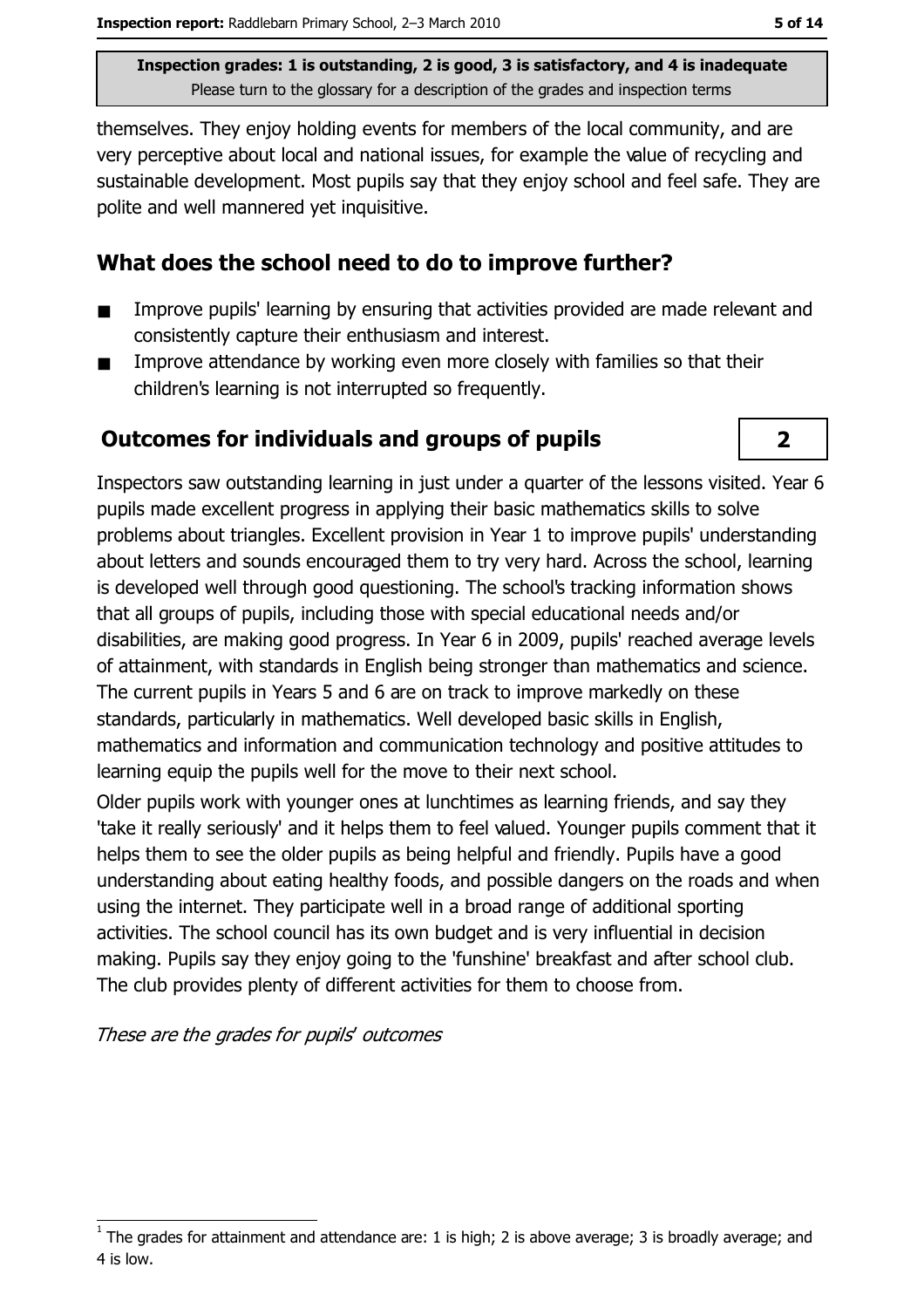| ۰.<br>× | ۰. |  |
|---------|----|--|
|---------|----|--|

| Pupils' achievement and the extent to which they enjoy their learning                                                     | $\mathbf{2}$            |
|---------------------------------------------------------------------------------------------------------------------------|-------------------------|
| Taking into account:<br>Pupils' attainment <sup>1</sup>                                                                   | 3                       |
| The quality of pupils' learning and their progress                                                                        | 2                       |
| The quality of learning for pupils with special educational needs and/or<br>disabilities and their progress               | $\overline{2}$          |
| The extent to which pupils feel safe                                                                                      | $\overline{\mathbf{2}}$ |
| <b>Pupils' behaviour</b>                                                                                                  | $\overline{\mathbf{2}}$ |
| The extent to which pupils adopt healthy lifestyles                                                                       | $\mathbf{2}$            |
| The extent to which pupils contribute to the school and wider community                                                   | 1                       |
| The extent to which pupils develop workplace and other skills that will<br>contribute to their future economic well-being | $\overline{\mathbf{2}}$ |
| Taking into account:<br>Pupils' attendance <sup>1</sup>                                                                   | 3                       |
| The extent of pupils' spiritual, moral, social and cultural development                                                   | 2                       |

#### How effective is the provision?

The teachers have high expectations of pupils to pay attention and do their best work. Detailed lesson planning meets the needs of different groups of pupils. There are successful strategies in place to help those who are learning English as an additional language. In lessons, teachers use visual cues to help these pupils understand what to do. Across the school, paired talk is a well established strategy to help the pupils to develop their thinking. Learning in a few lessons slows when the activities do not grab the interest of the pupils. This results for example, in only a few pupils offering answers to question or fidgeting on the carpet. There is a wide variety of extra curricular activities. Pupils comment that they really value these and particularly mention music which has a high take up. The local area is used well for trips and visits. Links between subjects are strengthening. For example, science topics are used for extended writing. Leaders have identified the need to extend these and to reflect the interests of the pupils more closely.

Leaders have put in place impressive strategies to help pupils in the school settle and be confident about moving to the next class. The pupils make a significant contribution to this through the school's 'buddy' arrangements. Where possible, pupils who speak English as an additional language are supported by a 'same language' buddy. There are exceptionally strong links with outside agencies to ensure that leaders have good quality information in order to support pupils with particular needs. Additional support to help pupils who have limited English speaking skills is having a marked impact and enabling these pupils to make good progress. There are good initiatives in place to promote regular attendance. However, these are yet to fully impact.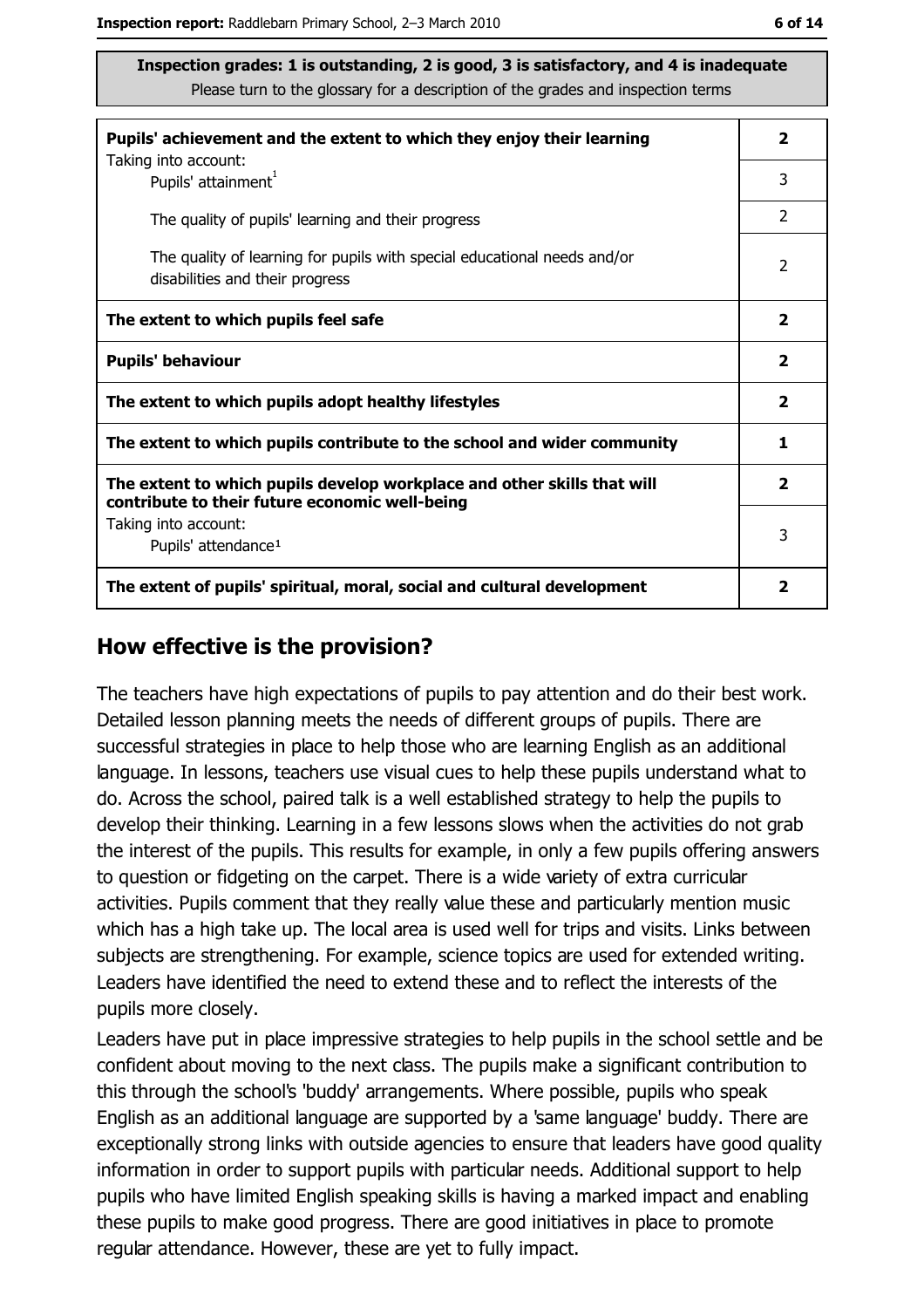These are the grades for the quality of provision

| The quality of teaching                                                                                    |  |
|------------------------------------------------------------------------------------------------------------|--|
| Taking into account:<br>The use of assessment to support learning                                          |  |
| The extent to which the curriculum meets pupils' needs, including, where<br>relevant, through partnerships |  |
| The effectiveness of care, guidance and support                                                            |  |

## How effective are leadership and management?

One leader rightly commented, There is a strong team ethos. Everyone is valued. The children are at the heart of all decisions.' Governors are knowledgeable about the school's strengths and weaknesses. They actively seek the views of parents though questionnaires and act on information collected. The school can point to telling examples about how the extended school group has helped pupils in the school. This includes specialist teaching for gifted or particularly talented pupils. Safeguarding polices and child protection procedures are thorough and effective. Training for all staff is up to date and comprehensive. Leaders use information about the progress made by pupils to tackle any who might be falling behind. Provision to secure equal opportunities and tackle discrimination is good. There is an effective strategy in place to promote community cohesion. Leaders have a clear understanding of the school's local context and there is an up-to-date profile of the backgrounds of the pupils. Curriculum themes such a 'One World Week' provide an international focus. While parents are very supportive of the school, a very small number of parents do not fully engage with the school's drive to raise attendance despite the efforts of governors and other leaders.

These are the grades for leadership and management

| The effectiveness of leadership and management in embedding ambition and<br>driving improvement                                                                     | $\mathbf{2}$            |
|---------------------------------------------------------------------------------------------------------------------------------------------------------------------|-------------------------|
| Taking into account:<br>The leadership and management of teaching and learning                                                                                      | $\overline{2}$          |
| The effectiveness of the governing body in challenging and supporting the<br>school so that weaknesses are tackled decisively and statutory responsibilities<br>met | $\overline{\mathbf{2}}$ |
| The effectiveness of the school's engagement with parents and carers                                                                                                | 2                       |
| The effectiveness of partnerships in promoting learning and well-being                                                                                              |                         |
| The effectiveness with which the school promotes equality of opportunity and<br>tackles discrimination                                                              | $\overline{\mathbf{2}}$ |
| The effectiveness of safeguarding procedures                                                                                                                        | 2                       |
| The effectiveness with which the school promotes community cohesion                                                                                                 | 2                       |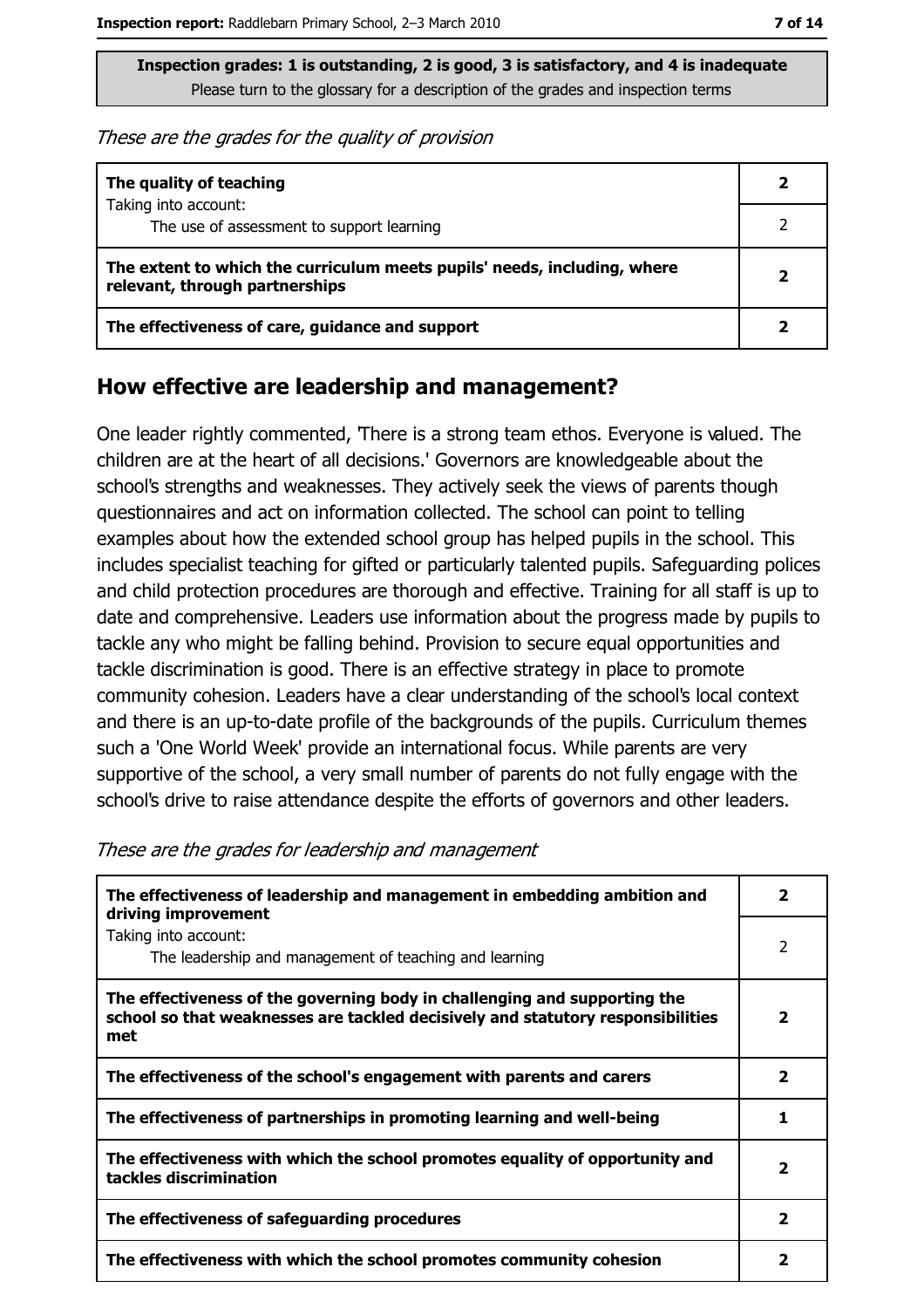The effectiveness with which the school deploys resources to achieve value for money

# **Early Years Foundation Stage**

In the Nursery, the children are very happy and settled. They have great fun playing as frogs jumping in and out of the 'pond' and counting numbers. They are very active in the outdoor learning area and show good levels of independence. During the inspection, adults interacted exceptionally well to develop the children's speaking skills. In the Reception classes, good strategies are used to help the children add together numbers. There are strong relationships and the children work and play together confidently. In the outdoor area, there was a lively and bubbly atmosphere because all the children were fully engaged in different activities. Adults used painting activities to develop the pupils' vocabulary and understanding about texture. At the end of the morning session, the children joined in a song about their dinner. This showed their good understanding about eating healthy foods.

The progress of the current children is good in all areas, with a strength in their personal development. The children's development is carefully tracked through the 'diaries' to which parents are encouraged to contribute. The quality of provision is regularly evaluated by leaders, who work as a team, and changes are implemented to improve learning. Improvement in provision is now resulting in higher attainment on entry to Year 1. In 2009, over three quarters of the children reached or exceeded the expected goals. The Nursery classroom provides satisfactory accommodation but the link between this and the outside area is not ideal.

| <b>Overall effectiveness of the Early Years Foundation Stage</b><br>Taking into account: |  |
|------------------------------------------------------------------------------------------|--|
| Outcomes for children in the Early Years Foundation Stage                                |  |
| The quality of provision in the Early Years Foundation Stage                             |  |
| The effectiveness of leadership and management of the Early Years<br>Foundation Stage    |  |

These are the grades for the Early Years Foundation Stage

## **Views of parents and carers**

The responses to the questionnaire reflect a highly positive relationship with most groups of parents and carers. Many comments made reflect considerable satisfaction and several say that their children thrive at the school. For example, a parent commented, 'One of the school's strength is nurturing and encouraging. They publicly reward those who are kind and who smile a lot as well as those who are academic.' A very small minority of parents and carers feel that the needs of their children have not been met well enough and would like to see communication improved. Inspectors did

 $\overline{2}$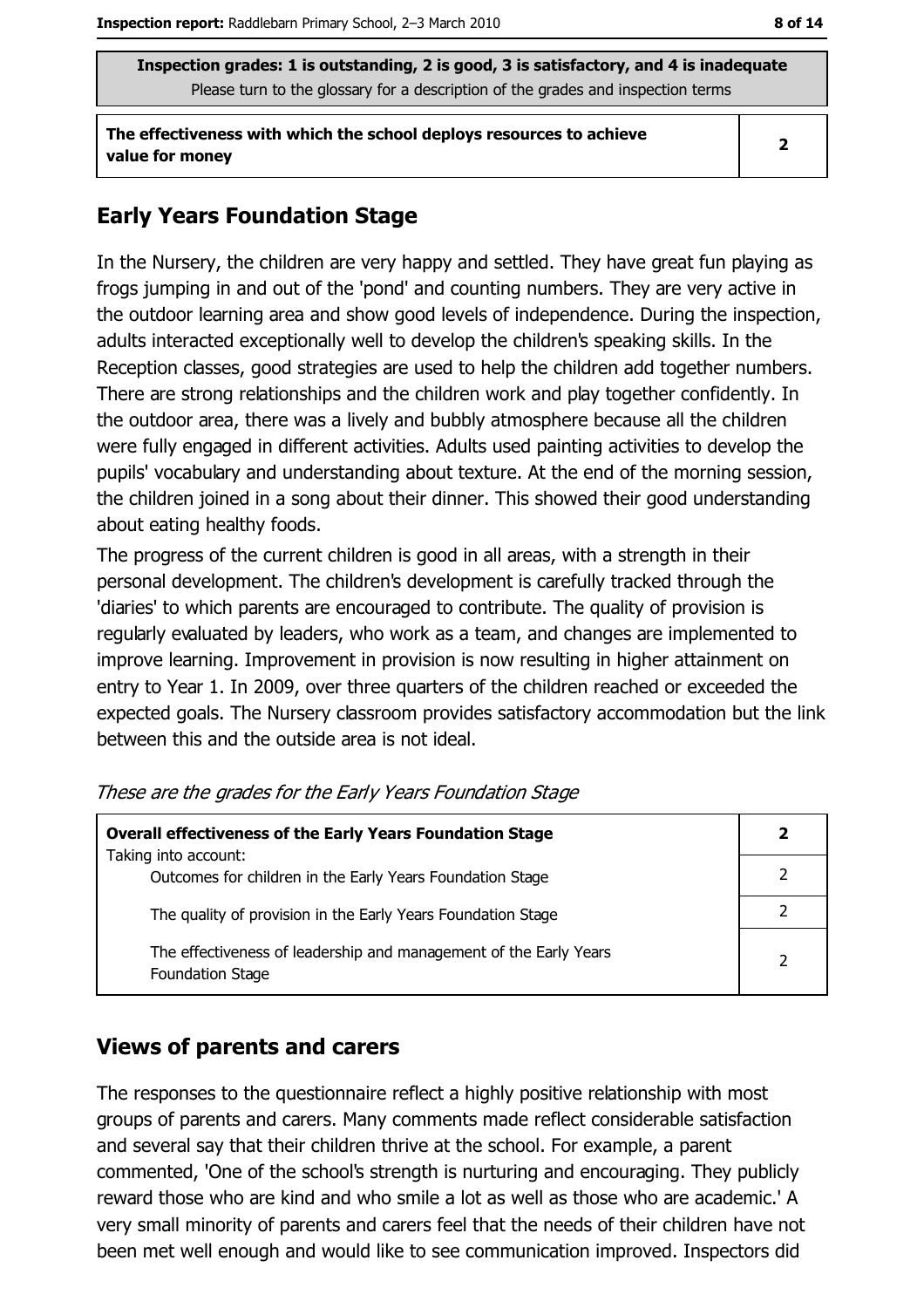not find any evidence to indicate that the pupils have not been well cared for, but recognise that the communication between these very few parents and the school has not always been effective. Inspectors do not agree with the few parents and carers who have indicated that the school does not deal well with unacceptable behaviour.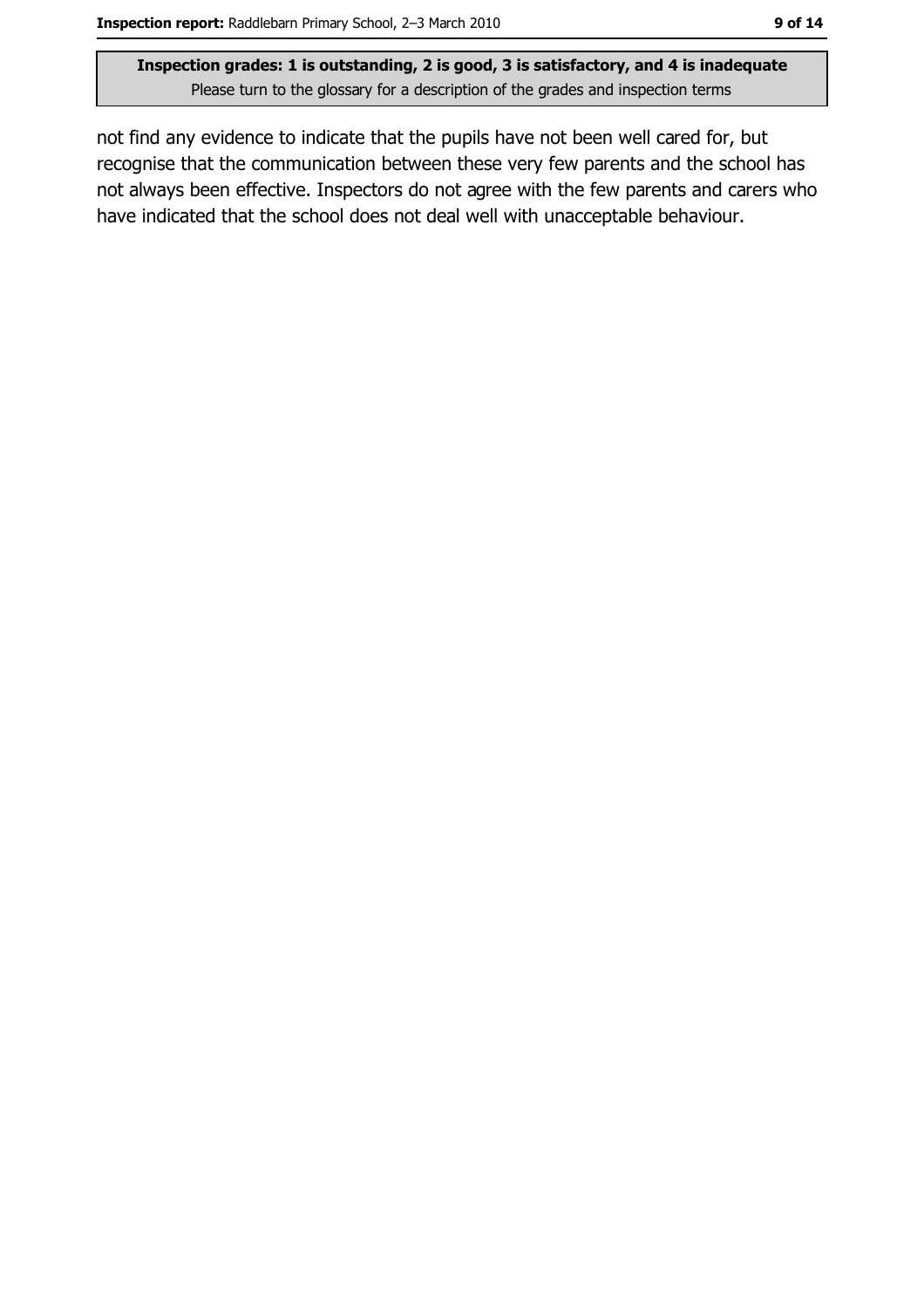#### Responses from parents and carers to Ofsted's questionnaire

Ofsted invited all the registered parents and carers of pupils registered at Raddlebarn Primary School to complete a questionnaire about their views of the school.

In the questionnaire, parents and carers were asked to record how strongly they agreed with 13 statements about the school. The inspection team received 122 completed questionnaires by the end of the on-site inspection. In total, there are 408 pupils registered at the school.

| <b>Statements</b>                                                                                                                                                                                                                                       | <b>Strongly</b><br><b>Agree</b> |               | <b>Agree</b> |               | <b>Disagree</b> |                | <b>Strongly</b><br>disagree |                  |
|---------------------------------------------------------------------------------------------------------------------------------------------------------------------------------------------------------------------------------------------------------|---------------------------------|---------------|--------------|---------------|-----------------|----------------|-----------------------------|------------------|
|                                                                                                                                                                                                                                                         | <b>Total</b>                    | $\frac{0}{0}$ | <b>Total</b> | $\frac{0}{0}$ | <b>Total</b>    | $\frac{0}{0}$  | <b>Total</b>                | $\frac{0}{0}$    |
| My child enjoys school                                                                                                                                                                                                                                  | 72                              | 59            | 46           | 38            | 3               | $\overline{2}$ | $\mathbf{0}$                | $\mathbf 0$      |
| The school keeps my child<br>safe                                                                                                                                                                                                                       | 69                              | 57            | 49           | 40            | 3               | $\overline{2}$ | 0                           | $\bf{0}$         |
| The school informs me<br>about my child's progress                                                                                                                                                                                                      | 41                              | 34            | 72           | 60            | 8               | $\overline{7}$ | 0                           | 0                |
| My child is making enough<br>progress at this school                                                                                                                                                                                                    | 47                              | 39            | 66           | 54            | 6               | 5              | 0                           | $\mathbf 0$      |
| The teaching is good at this<br>school                                                                                                                                                                                                                  | 60                              | 49            | 58           | 48            | 0               | 0              | 0                           | $\mathbf 0$      |
| The school helps me to<br>support my child's learning                                                                                                                                                                                                   | 56                              | 46            | 64           | 52            | $\overline{2}$  | $\overline{2}$ | 0                           | $\mathbf 0$      |
| The school helps my child to<br>have a healthy lifestyle                                                                                                                                                                                                | 56                              | 46            | 61           | 50            | $\overline{4}$  | 3              | 0                           | $\mathbf 0$      |
| The school makes sure that<br>my child is well prepared for<br>the future (for example<br>changing year group,<br>changing school, and for<br>children who are finishing<br>school, entering further or<br>higher education, or<br>entering employment) | 45                              | 37            | 61           | 50            | 6               | 5              | 0                           | $\mathbf 0$      |
| The school meets my child's<br>particular needs                                                                                                                                                                                                         | 49                              | 40            | 63           | 52            | $\overline{7}$  | 6              | 0                           | $\boldsymbol{0}$ |
| The school deals effectively<br>with unacceptable behaviour                                                                                                                                                                                             | 48                              | 40            | 57           | 48            | 10              | 8              | 0                           | 0                |
| The school takes account of<br>my suggestions and<br>concerns                                                                                                                                                                                           | 46                              | 38            | 60           | 50            | 7               | 6              | $\mathbf 0$                 | $\mathbf 0$      |
| The school is led and<br>managed effectively                                                                                                                                                                                                            | 63                              | 52            | 53           | 44            | 3               | $\overline{2}$ | $\mathbf 0$                 | $\mathbf 0$      |
| Overall, I am happy with my<br>child's experience at this<br>school                                                                                                                                                                                     | 70                              | 58            | 48           | 40            | 3               | $\overline{2}$ | 0                           | $\mathbf 0$      |

The table above summarises the responses that parents and carers made to each statement. The percentages indicate the proportion of parents and carers giving that response out of the total number of completed questionnaires. Where one or more parents and carers chose not to answer a particular question, the percentages will not add up to 100%.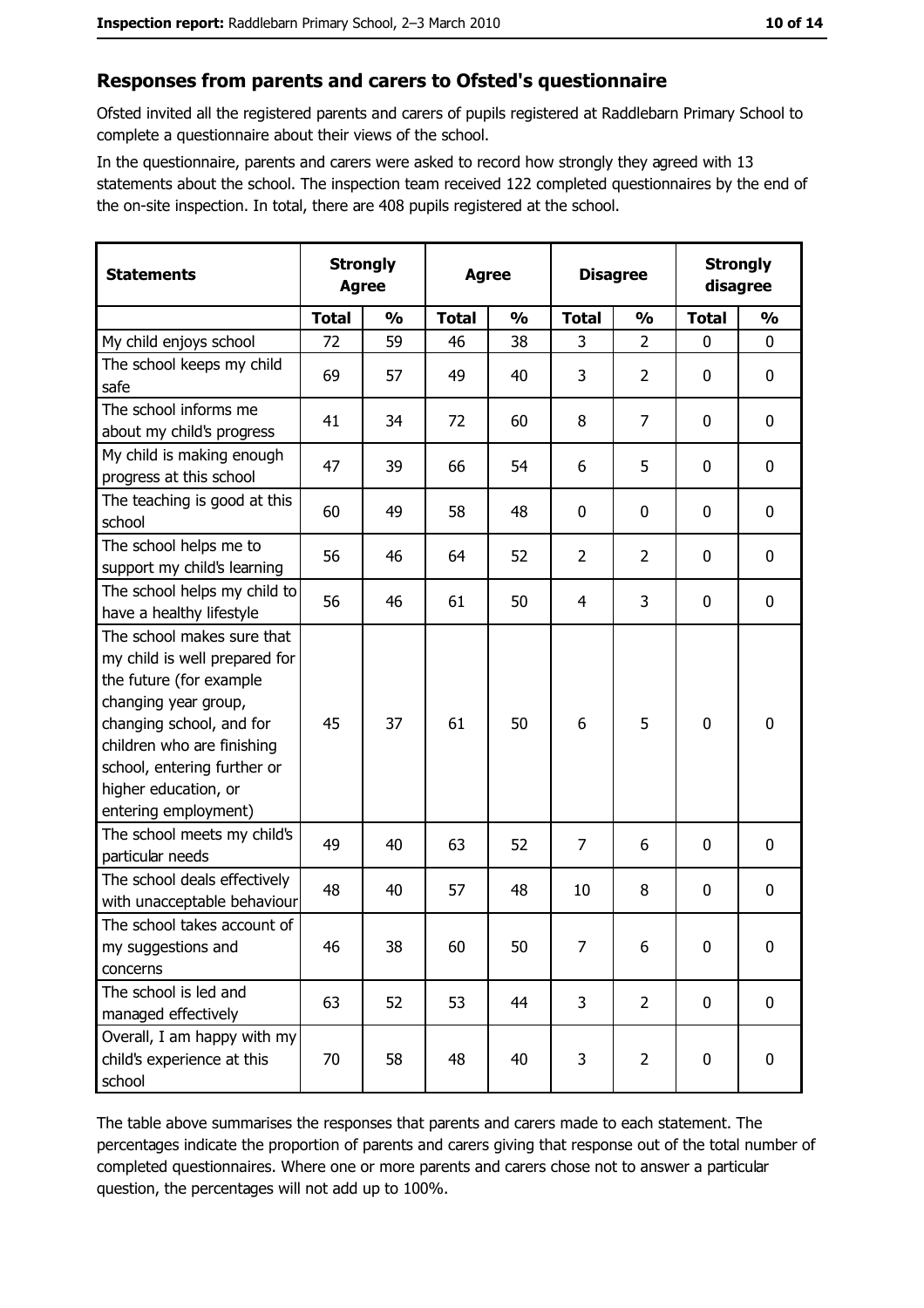# Glossary

| Grade   | <b>Judgement</b> | <b>Description</b>                                                                                                                                                                                                               |
|---------|------------------|----------------------------------------------------------------------------------------------------------------------------------------------------------------------------------------------------------------------------------|
| Grade 1 | Outstanding      | These features are highly effective. An oustanding<br>school provides exceptionally well for its pupils' needs.                                                                                                                  |
| Grade 2 | Good             | These are very positive features of a school. A school<br>that is good is serving its pupils well.                                                                                                                               |
| Grade 3 | Satisfactory     | These features are of reasonable quality. A satisfactory<br>school is providing adequately for its pupils.                                                                                                                       |
| Grade 4 | Inadequate       | These features are not of an acceptable standard. An<br>inadequate school needs to make significant<br>improvement in order to meet the needs of its pupils.<br>Ofsted inspectors will make further visits until it<br>improves. |

# What inspection judgements mean

## Overall effectiveness of schools inspected between September 2007 and July 2008

|                       | Overall effectiveness judgement (percentage of<br>schools) |      |                     |                   |
|-----------------------|------------------------------------------------------------|------|---------------------|-------------------|
| <b>Type of school</b> | <b>Outstanding</b>                                         | Good | <b>Satisfactory</b> | <b>Inadequate</b> |
| Nursery schools       | 39                                                         | 58   | 3                   | 0                 |
| Primary schools       | 13                                                         | 50   | 33                  | 4                 |
| Secondary schools     | 17                                                         | 40   | 34                  | 9                 |
| Sixth forms           | 18                                                         | 43   | 37                  | $\overline{2}$    |
| Special schools       | 26                                                         | 54   | 18                  | $\overline{2}$    |
| Pupil referral units  | 7                                                          | 55   | 30                  | 7                 |
| All schools           | 15                                                         | 49   | 32                  | 5                 |

New school inspection arrangements were introduced on 1 September 2009. This means that inspectors now make some additional judgements that were not made previously.

The data in the table above were reported in The Annual Report of Her Majesty's Chief Inspector of Education, Children's Services and Skills 2007/08.

Percentages are rounded and do not always add exactly to 100. Secondary school figures include those that have sixth forms, and sixth form figures include only the data specifically for sixth form inspection judgements.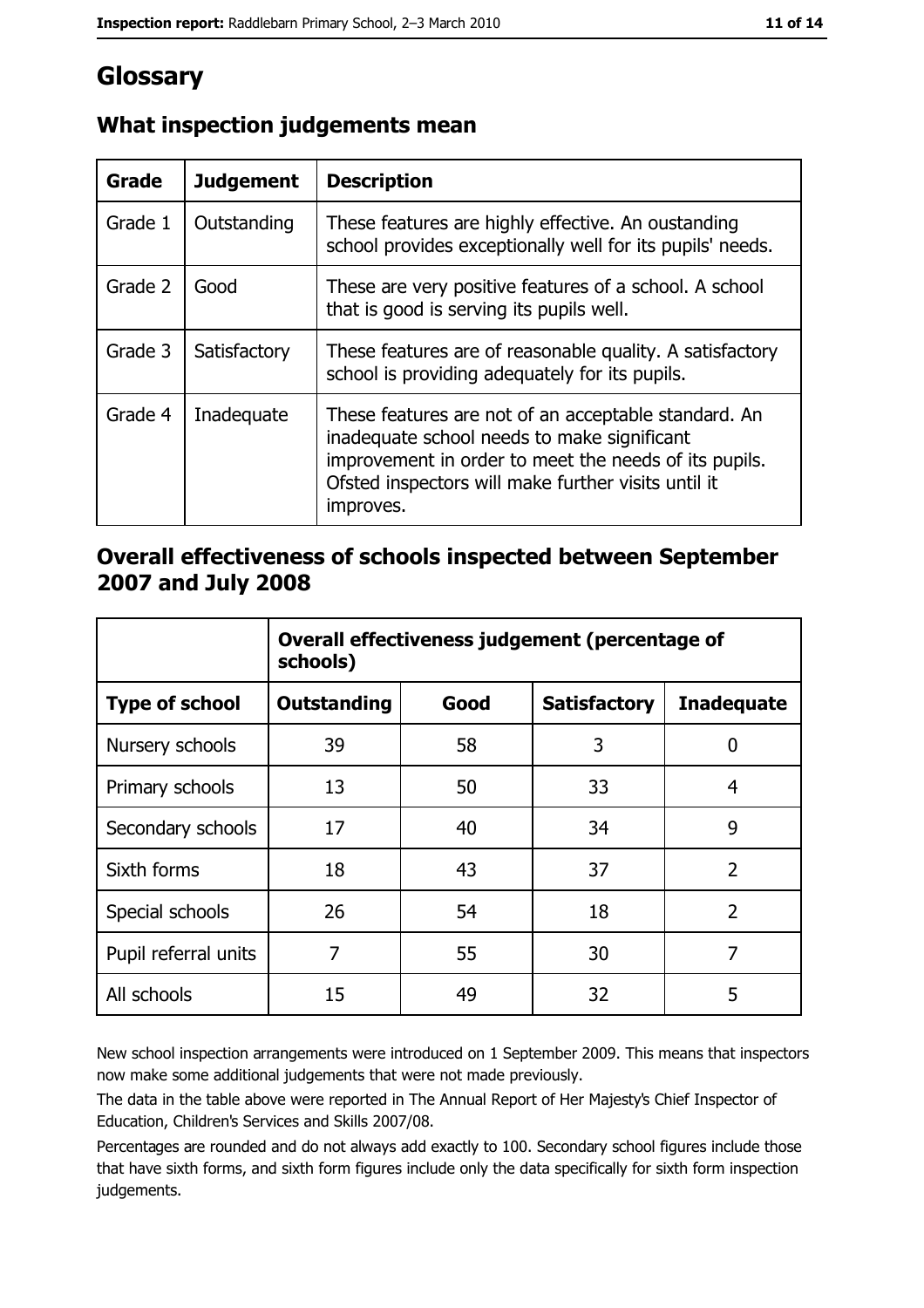# **Common terminology used by inspectors**

| Achievement:                  | the progress and success of a pupil in<br>their learning, development or training.                                                                                                                                                                                                                           |
|-------------------------------|--------------------------------------------------------------------------------------------------------------------------------------------------------------------------------------------------------------------------------------------------------------------------------------------------------------|
| Attainment:                   | the standard of the pupils' work shown by<br>test and examination results and in<br>lessons.                                                                                                                                                                                                                 |
| Capacity to improve:          | the proven ability of the school to<br>continue improving. Inspectors base this<br>judgement on what the school has<br>accomplished so far and on the quality of<br>its systems to maintain improvement.                                                                                                     |
| Leadership and management:    | the contribution of all the staff with<br>responsibilities, not just the headteacher,<br>to identifying priorities, directing and<br>motivating staff and running the school.                                                                                                                                |
| Learning:                     | how well pupils acquire knowledge,<br>develop their understanding, learn and<br>practise skills and are developing their<br>competence as learners.                                                                                                                                                          |
| <b>Overall effectiveness:</b> | inspectors form a judgement on a school's<br>overall effectiveness based on the findings<br>from their inspection of the school. The<br>following judgements, in particular,<br>influence what the overall effectiveness<br>judgement will be.                                                               |
|                               | The school's capacity for sustained<br>improvement.<br>Outcomes for individuals and groups<br>of pupils.<br>The quality of teaching.<br>The extent to which the curriculum<br>meets pupil's needs, including where<br>relevant, through partnerships.<br>The effectiveness of care, guidance<br>and support. |
| Progress:                     | the rate at which pupils are learning in<br>lessons and over longer periods of time. It<br>is often measured by comparing the<br>pupils' attainment at the end of a key<br>stage with their attainment when they<br>started.                                                                                 |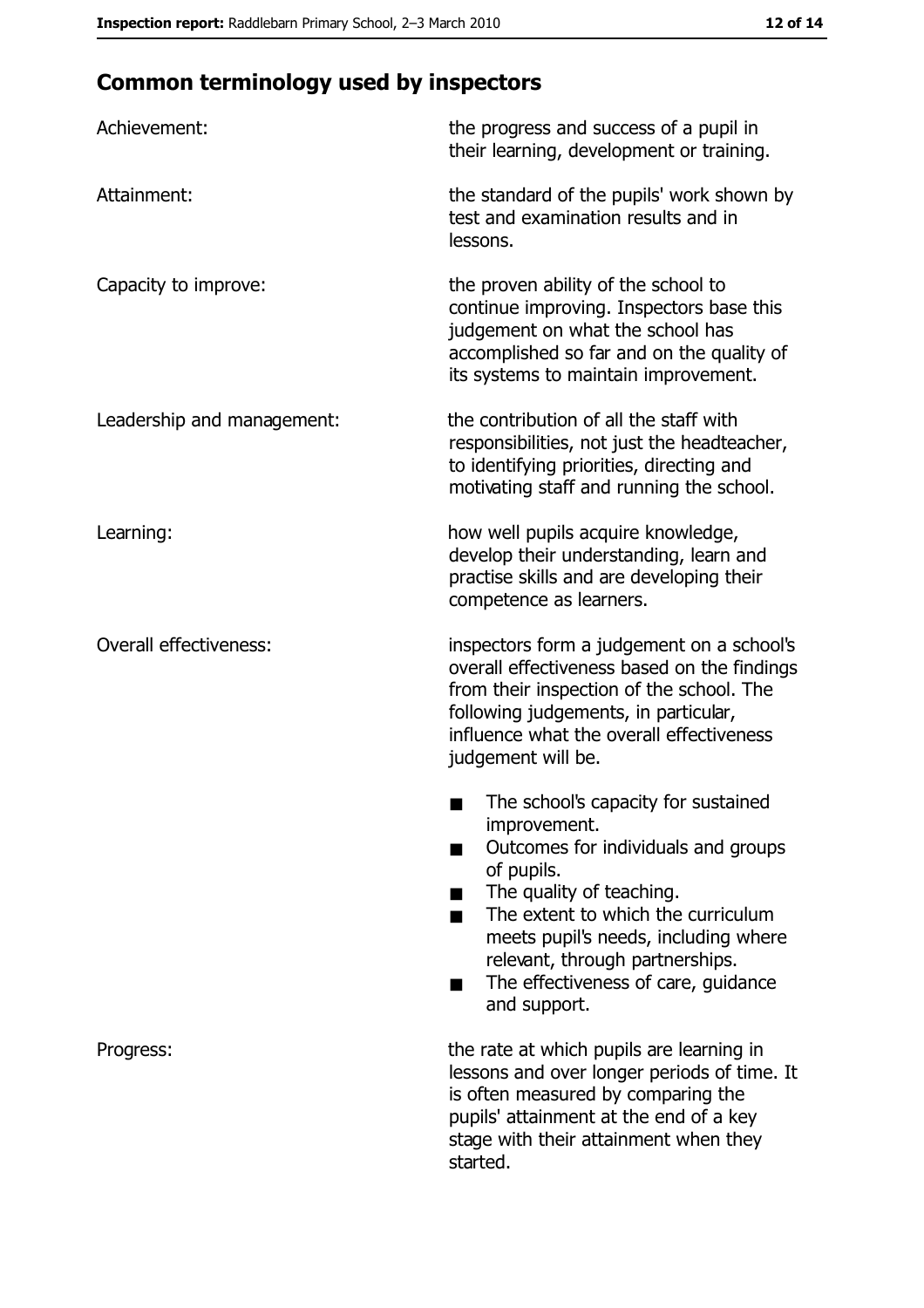This letter is provided for the school, parents and carers to share with their children. It describes Ofsted's main findings from the inspection of their school.



4 March 2010

**Dear Pupils** 

Inspection of Raddlebarn Primary School, Birmingham, B29 7TD

Thank you for the warm welcome you gave us when we visited your school. We thoroughly enjoyed looking at your work, seeing you in lessons and talking to so many of you. We were impressed by your friendliness and how clearly and confidently you expressed your opinions. You go to a good school. The teaching in your lessons is good. We were very impressed by your good behaviour and the positive attitudes that you have to learning.

This is what we found.

You get off to a good start in the Nursery and Reception classes.

You make good or better progress in your lessons and your levels of attainment are improving.

You are very helpful to each other and most of you say that you are very happy in school.

Leaders in your school have made good improvements since the time you were last visited by inspectors.

Teachers make your lessons interesting and give you good opportunities to answer questions and discuss your ideas with each other.

Adults keep a very close eye on how well you are doing so that you do not fall behind.

You are well cared for and those of you with special educational needs or who speak English as an additional language are given extra support which is helping you a lot.

We have asked your headteacher and the other adults to do two things so that you can do even better:

- to improve your learning by ensuring that activities always capture your enthusiasm  $\blacksquare$ and interest
- to work even more closely with you and your parents and carers to help you attend  $\blacksquare$ school as much as possible and not miss valuable learning.

Yours sincerely

Peter Clifton

Lead inspector